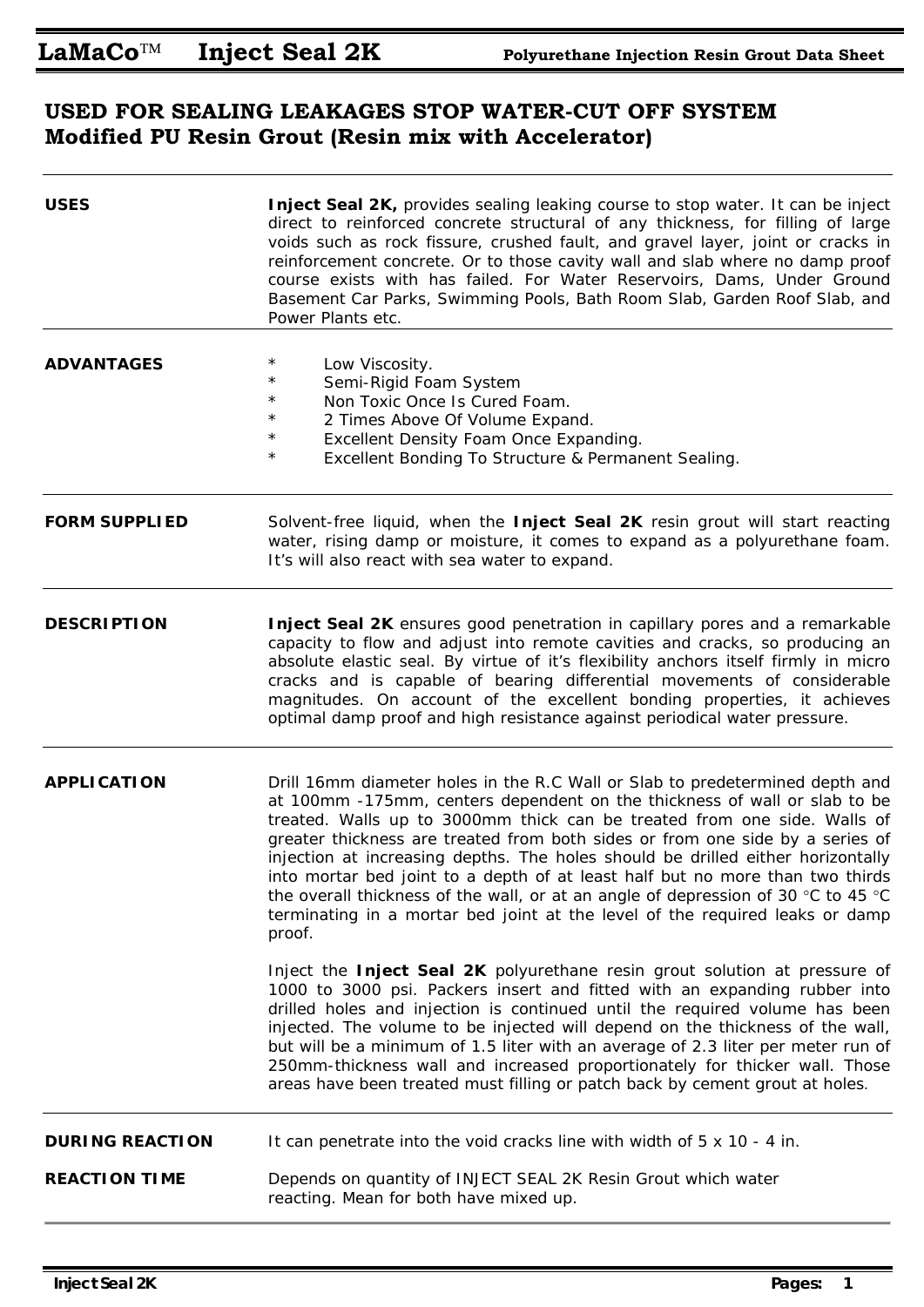| <b>Properties of Specification</b>  |                   | Cured Foam (Unconfined)               |                                                          |  |
|-------------------------------------|-------------------|---------------------------------------|----------------------------------------------------------|--|
| <b>Compressive Strength</b>         |                   | 340 psi (Note: Mix with silica sand)  |                                                          |  |
| <b>Flexural Strength</b>            |                   | 105 psi                               |                                                          |  |
| <b>Tension Strength</b>             |                   | 65 psi air cured & water cured 55 psi |                                                          |  |
| <b>Bonding Strength</b>             |                   | Excellent bonding to structural       |                                                          |  |
| <b>Elongation at Break</b>          |                   | 5% [Semi-rigid Foam]                  |                                                          |  |
| <b>Solid Volume</b>                 |                   | 98.50%                                |                                                          |  |
| <b>Expanding Volume</b>             |                   | 15-20 times                           |                                                          |  |
| <b>Viscosity</b>                    | at 25 °C          | 650 mPa.s                             |                                                          |  |
| <b>Density</b>                      | at 25 $\degree$ C | 1.07 $g/m^3$ [±0.01]                  |                                                          |  |
| <b>Pot Life</b>                     | at 25 $\degree$ C |                                       | > 5 sec to 180 sec depend of Catalyst mix (Note: Max 3%) |  |
| <b>Cure Time</b>                    | at 25 $\degree$ C | As pot life test method               |                                                          |  |
| <b>Specific Gravity</b>             |                   | 1020 g/liter                          |                                                          |  |
| <b>Flash Point</b>                  |                   | > 200 °C                              |                                                          |  |
| <b>Tear Resistance</b>              |                   | None                                  |                                                          |  |
| <b>Abrasion Resistance</b>          |                   | None                                  |                                                          |  |
| <b>Fire Resistance</b>              |                   | None                                  |                                                          |  |
| <b>Toxicity</b>                     |                   | Essentially non-toxic in cured foam   |                                                          |  |
| <b>Water Absorption</b>             |                   | 1% to 5%                              |                                                          |  |
| <b>Coverage Thickness</b>           |                   | No required                           |                                                          |  |
| <b>Consumption</b>                  |                   | None                                  |                                                          |  |
| <b>Stability Under Heat</b>         |                   | Minimum: 40 °C                        | Maximum: 65 °C                                           |  |
| <b>Glass Transition Temperature</b> |                   | Minimum: 15°C                         | Maximum: 60 °C                                           |  |
| <b>Application Temperature</b>      |                   | Minimum: 5 °C                         | Maximum: 40 °C                                           |  |
| <b>Shore A Hardness</b>             |                   | None                                  |                                                          |  |
| <b>Shore D Hardness</b>             |                   | None                                  |                                                          |  |
| <b>Martens Dimensional</b>          |                   | None                                  |                                                          |  |
| <b>Packing</b>                      |                   | 25 kg/pail                            |                                                          |  |